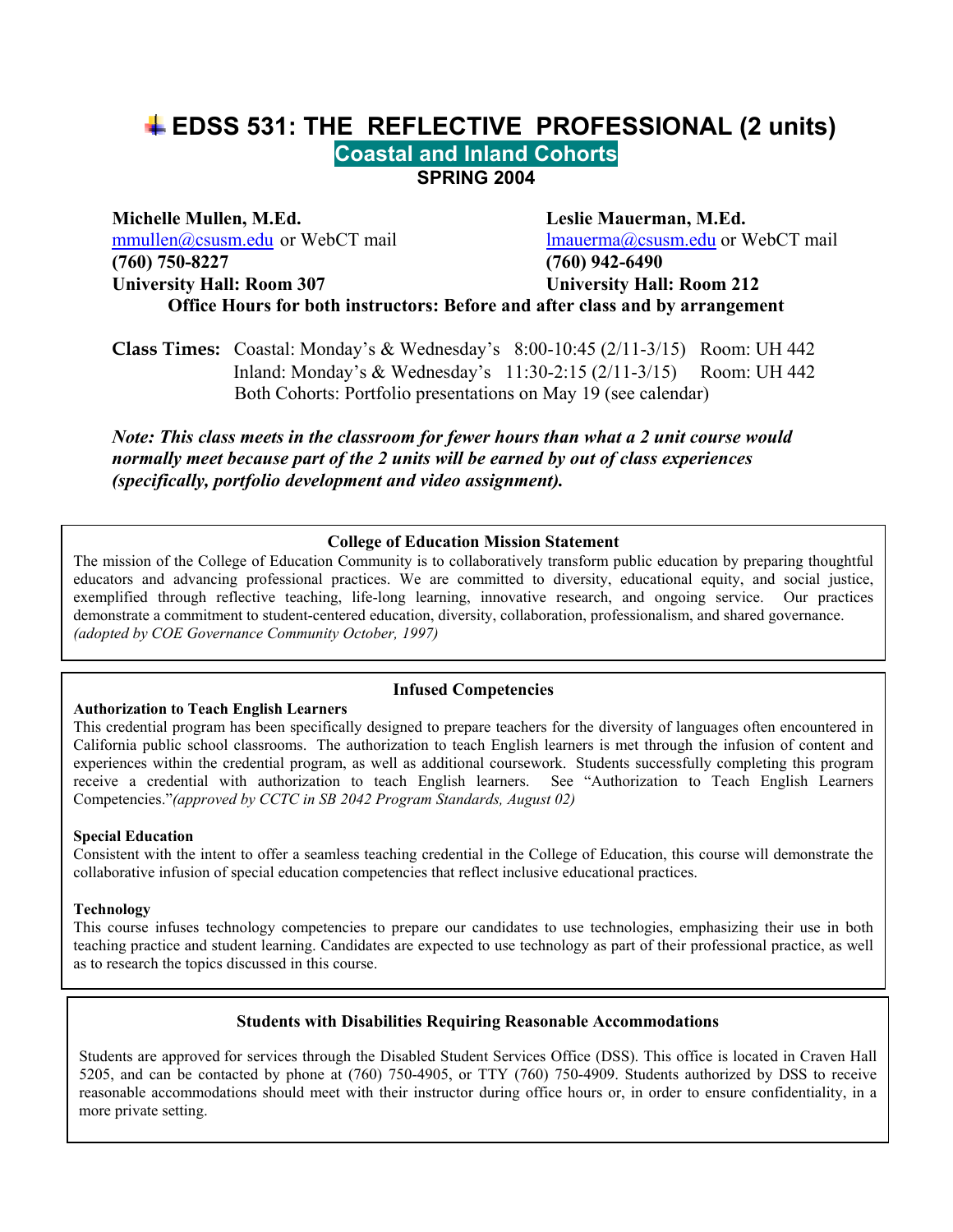This course is designed to assist preservice teachers in becoming active learners who continuously research, assess, apply and refine knowledge throughout their careers. The course has been developed around the belief that reflective teachers are more able to influence and mold the contexts, environments, and decision-making associated with the profession. The issues of reflective practice will be explored through readings, previous course work, and field experiences. In this course, students will have the opportunity to develop strategies and techniques to assist them in becoming reflective professionals.

#### **Teacher Performance Expectation (TPE) Competencies:**

This course is designed to help teachers seeking the Single Subject Credential to develop the skills, knowledge, and attitudes necessary to assist schools and districts in implementing effective programs for all students. The successful candidate will be able to merge theory and practice in order to realize a comprehensive and extensive educational program for all students. The following TPE's are addressed in this course:

#### *Primary Emphasis*

TPE 11 - Social Environment TPE 12 - Professional, Legal, and Ethical Obligations TPE 13 - Professional Growth TPE 15 - Social Justice and Equity

### **REQUIRED TEXTS:**

- Mullen, Michelle. (2004). *Customized Text: EDSS 531 Reflective Practice Journal Articles.* Aztec Bookstore (Referred to as CT on the calendar)
- Course Website: http://courses.csusm.edu (WebCT used for online coursework and communications)
- Choate, J.S. (2000). *Successful Inclusive Teaching*. (3rd ed.). Needham Heights, MA: Allyn and Bacon. [You should have this book from the fall.]
- Villa, R., and Thousand, J. (1995). *Creating an Inclusive School.* Alexandria, VA: Association for Supervision and Curriculum Development. [You should have this book from EDUC 350 or the fall.]

Other articles as assigned in class.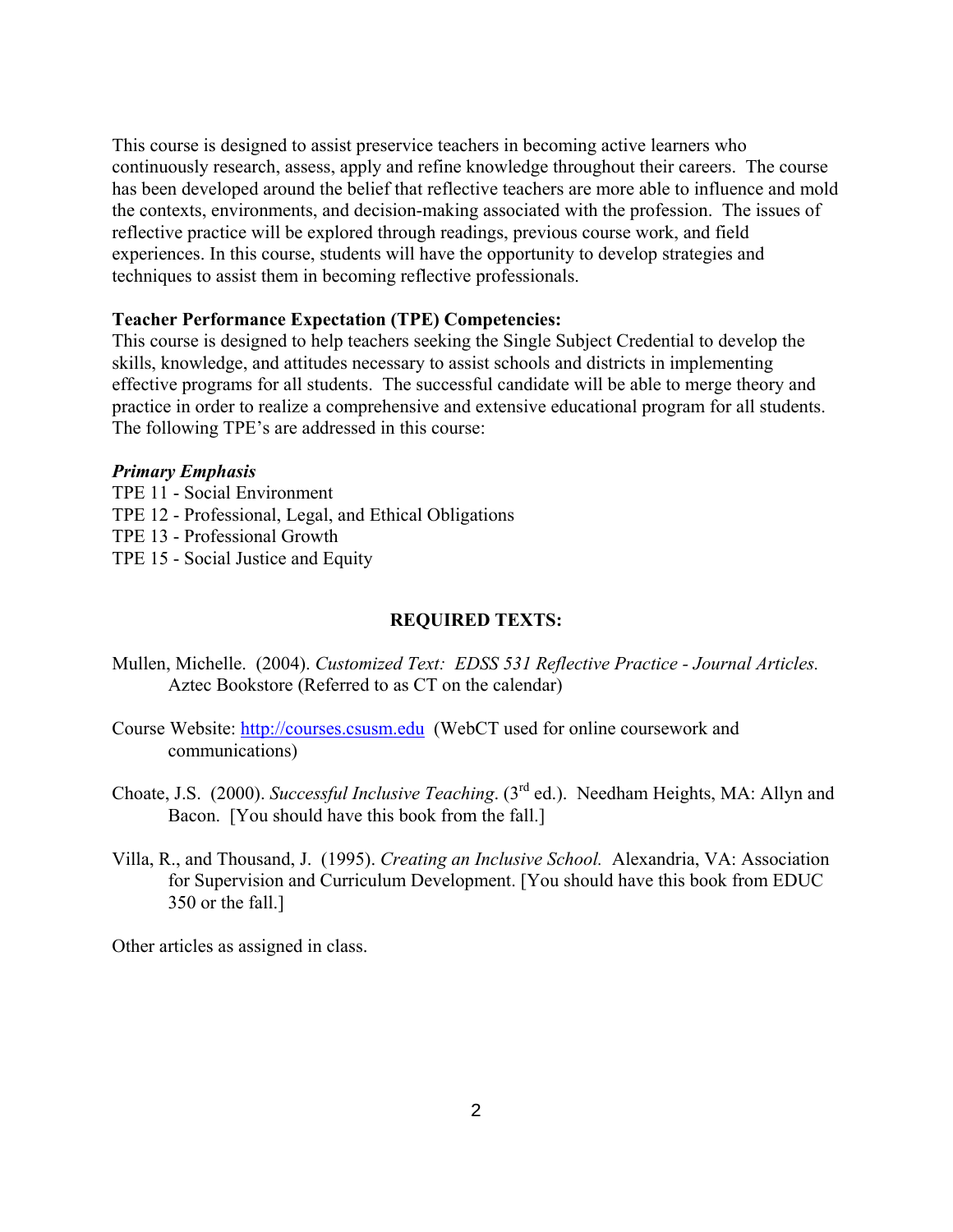#### **COURSE REQUIREMENTS**

#### **EXPECTATIONS**

Students must come to class having done close reading of the required texts in preparation for socratic seminar-style discussion, submit required assignments, and participate in class activities, including facilitation, role plays, and feedback. Teacher education is a professional preparation program. Students will be expected to adhere to standards of dependability, academic honesty and integrity, confidentiality, and writing achievement. Because it is important for teachers to be able to effectively communicate their ideas to students, colleagues, parents, and administrators, writing that is original, clear and error-free is a priority in the College of Education. All ideas/material that are borrowed from other sources must have appropriate references to the original sources. Any quoted material should give credit to the source and be punctuated with quotation marks. **No late work will be accepted without prior approval.** 

### **ASSIGNMENTS AND GRADING**

#### *Attendance*

#### **College of Education Attendance Policy**

Due to the participatory nature of this course, all students are expected to attend all classes and participate actively. Absences and late arrivals will affect the final grade. At a minimum, students must attend more than 80% of class time, or s/he **may not receive a passing grade** for the course at the discretion of the instructor.

**Instructor application of attendance policy:** Students are expected to be on time and prepared for class. This course meets for ten sessions only (seven with Michelle; 3 with Leslie—1 online); your attendance at each session is critical to your success in the course. At a minimum, students must attend 8 classes to be eligible for a grade of C+ or better. Should you have extenuating circumstances, please contact the instructor(s).

#### *Class Preparation and Participation*

Critical, engaged discussion will make this a richer class for all of us. In preparation for that kind of thoughtful discourse, students will prepare responses to the readings in the form of a double entry journal and discussion questions. The journal may be typed or hand written (only if legible). An explanation and an example of the journal are on WebCT. Responses will be shared with colleagues, and class summaries and reflections will be added to the double-entry journal at each class meeting. Students will also be responsible for a variety of informal in-class presentations, discussions, role plays, and other activities. As a cornerstone of teaching, collaboration is highly valued in our class; therefore, it is expected that students work together openly, respectfully, cooperatively, and productively. It is expected that each student will continue to demonstrate the attributes of highly effective teachers (see list below as a reminder).

Come to class prepared to participate. **Due each meeting as listed on the calendar.**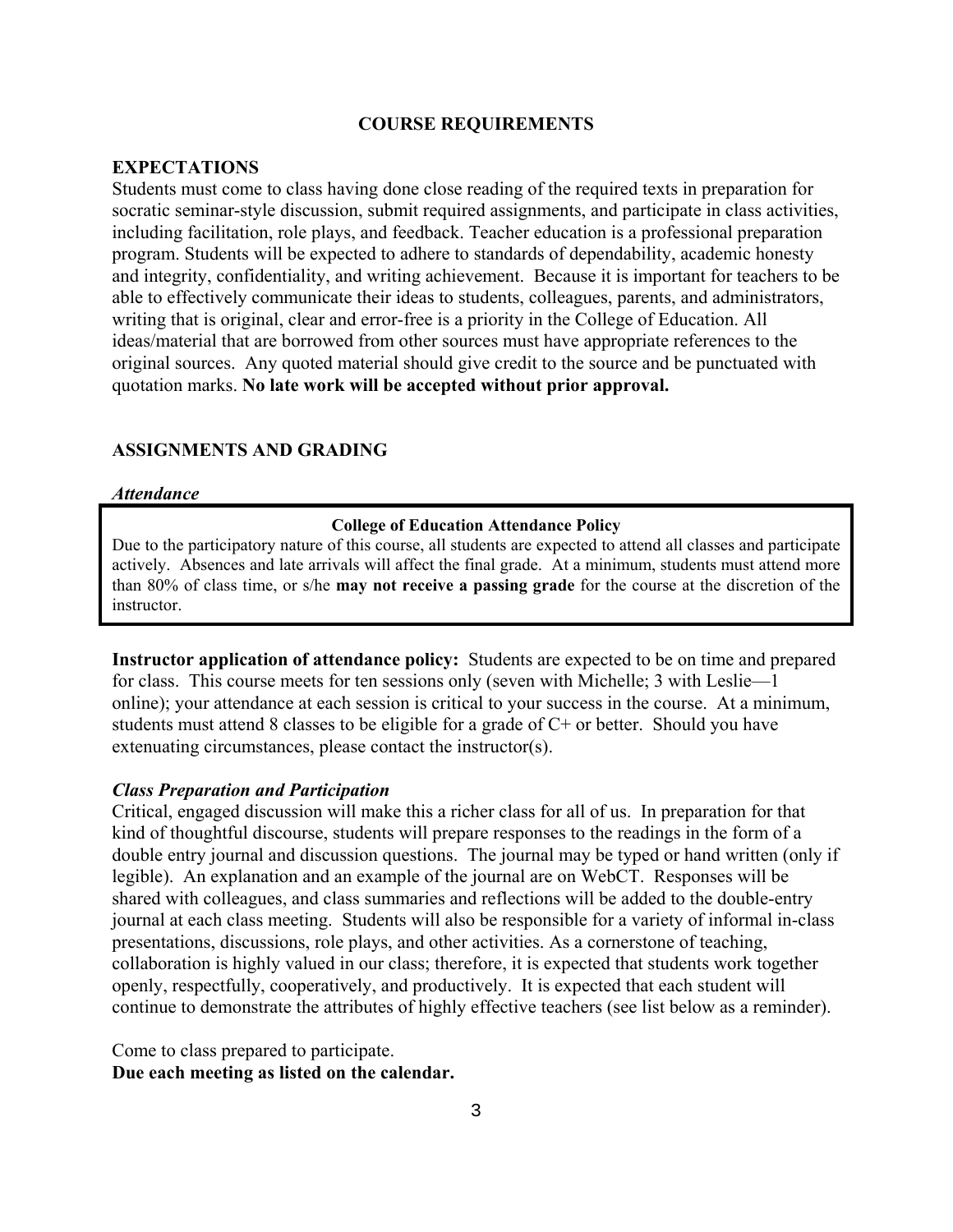### *Revised Philosophy of Education and Action for Change*

Working from the rough draft completed in EDUC 350 (or an equivalent course or on your own in the fall), students will revise their philosophy of education to better reflect their most recent experiences and learning. Using this revised philosophy, students will develop an action plan for promoting supported inclusive and multicultural experiences in schooling. **Philosophy due March 10 for check-off and then included in the professional portfolio. Action plan completed in class March 10.** 

### *IEP Development and Family-Centered Perspective Role Play*

In small groups, students will be responsible for developing and presenting a family role-play, including the following written materials: a plan for meeting the specific child's needs, a "Tips for Teachers" handout, and completed mock IEP forms. **Due Feb 16 and 18.** 

### *Reflective Teaching Review*

Once student teaching has begun, each student will prepare a 5-8 page (approximately) analysis & reflection on his or her own teaching, discussing the effectiveness of a particular lesson. The review will be based on careful observation of his/her teaching as seen through a videotaped lesson. (Teacher teams should help each other tape lessons.) The format of the paper is explained on WebCT and will be discussed in class. Each student will include with the reflective paper the lesson plan used the day of the video taping. **Due to Michelle's office no later than 5:00 on April 26, 2003** (paper, lesson plan, and videotape)**. Feel free to turn it in earlier!**

### *Professional Portfolio*

Students will develop a professional portfolio that showcases their readiness for entering the profession. The portfolio contents will vary from student to student, and general organizational guidelines will be discussed in class. If you are developing an electronic portfolio through EDUC 422, you will "distill" some of its contents to bring either as a hard copy or as an electronic version (via laptop) for the presentation. Portfolios will be presented on campus in small groups. A mock interview situation will be used as the format for the portfolio presentations, and, where possible, local administrators and lead teachers will be asked to participate and offer feedback. Portfolios will not be collected but will be assessed by your colleagues and the group facilitator for completeness and professionalism during the presentation. **Due May 19.** 

### **RECAP OF ASSIGNMENTS AND DUE DATES**

FCP and IEP role plays and prep. Feb. 16 and 18 Revised philosophy and action plan March 10 Reflective teaching review April 26 Professional portfolio May 19

Class preparation and participation Each class meeting as assigned on calendar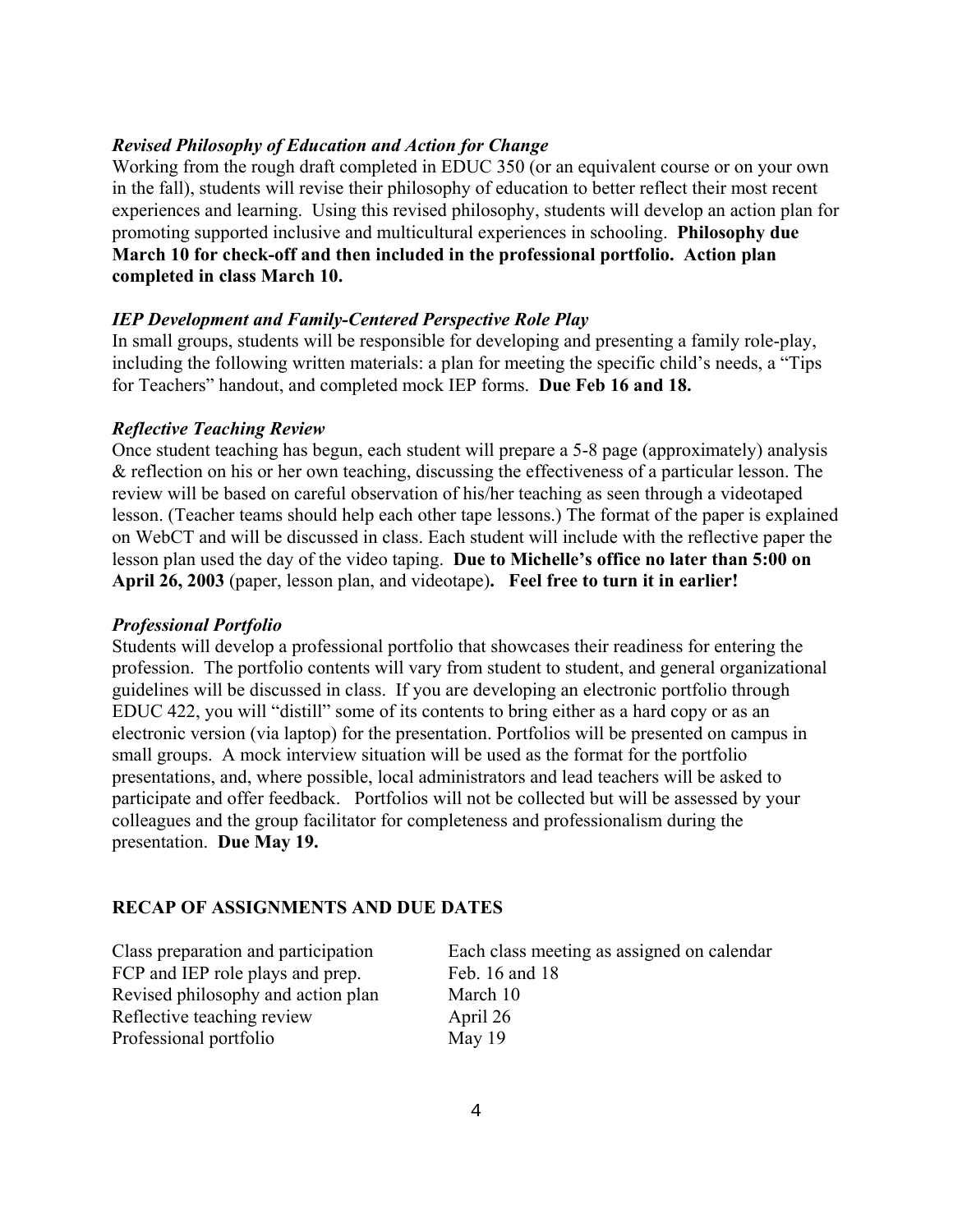## **Generally Accepted Attributes of Highly Effective Teachers (as seen in pre-service programs)**

(Roberts and Kellough, 2000; Stone, 2002; McEwan, 2002; Baldwin, Keating and Bachman, 2003; Johnson and Johnson, 1994; COE Mission Statement, 1997)

### *The following will be used as a guideline for defining each attribute:*

- 1. **General classroom attendance, promptness, and participation:** is on time, respects time boundaries (breaks, etc.), regularly attends class, and actively participates.
- 2. **Attention to classroom discussion protocols** (per Epstein's Five Stage Rocket)**:** respects time limitations, recognizes and respects the perspectives of fellow classmates, gives wait time, listens actively, uses non-interruptive skills, mediates disagreements by working to understand others' perspectives and finding common ground, genuinely encourages all to participate.
- 3. **Social and cooperative skills (as illustrated in cooperative projects)**: assumes responsibility of one's roles, is open to consensus and mediation, effectively communicates ideas, attends group meetings, is dependable, respects others' ideas, expects quality work from self and colleagues, manages time effectively, uses organizational skills and leadership skills, is assertive but not aggressive, uses reflection as a means of evaluation, motivates and offers positive reinforcement to others.
- 4. **Attention to assignments:** meets time deadlines, produces quality products, responds cooperatively to constructive criticism, uses rubrics or other stipulated criteria to shape an assignment, prioritizes tasks and performs/supervises several tasks at once.
- 5. **General classroom demeanor:** is professional, creative, kind, sensitive, respectful, has a sense of humor, is supportive of fellow classmates and instructors; recognizes others' perspectives as valid and works to include all "voices" in the classroom; is aware of and responsive to issues and behaviors that might marginalize colleagues in the classroom.
- 6. **Flexibility:** is responsive when reasonable adjustments to the syllabus, curriculum, schedule, and school site assignments become necessary (common to the educational arena); can work through frustrations by problem-solving with others and not letting emotional responses dominate or impair thinking; "bounces" back easily; can work calmly under stress.
- 7. **Openness to and enthusiasm for learning:** can engage with a variety of educational ideas with an open mind and a sense of exploration; demonstrates passion for and metacognition of learning across the curriculum and within discipline areas; takes advantage of learning opportunities and seeks out additional opportunities for learning.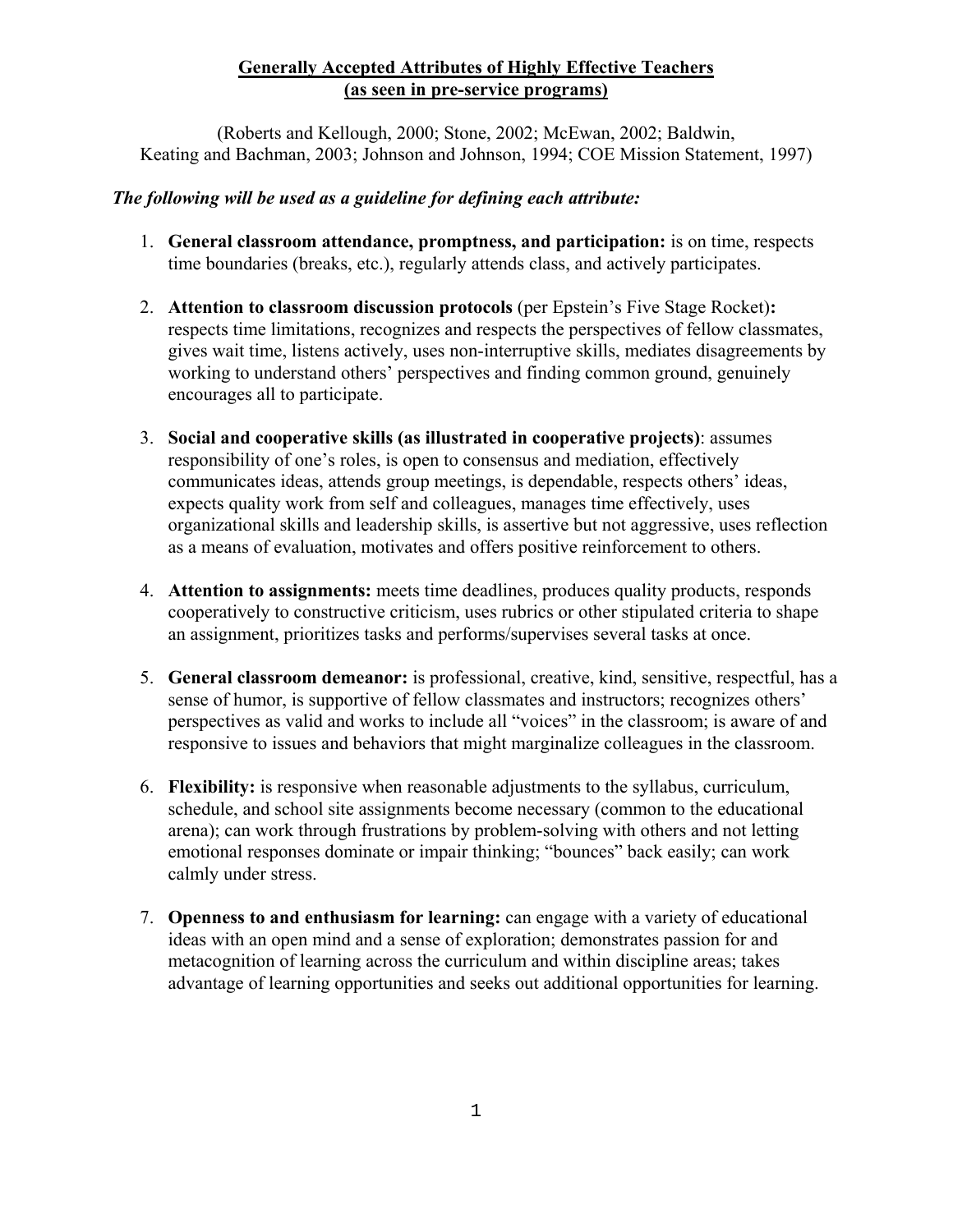### **Summative Grading Criteria for EDSS 531**

### **"A" students:**

- 1. demonstrate serious commitment to their learning, making full use of the learning opportunities available to them and searching out the implications of their learning for future use.
- 2. complete all assignments thoroughly, thoughtfully, and professionally, receiving  $3+/3.5 4$  average on all assignments.
- 3. make insightful connections between all assignments and their developing overall understanding of reflective practice; they continually question and examine assumptions in a genuine spirit of inquiry.
- 4. always collaborate with their colleagues in professional, respectful, and productive ways, enhancing each participant's learning and demonstrating personal integrity.
- 5. consistently complete all class preparation work and are ready to engage in thoughtful discourse.
- 6. demonstrate responsibility to meeting attendance requirements.

### **"B" students:**

- 1. comply with the course requirements and expectations.
- 2. complete all assignments, usually thoroughly, thoughtfully, and professionally, receiving  $2.5 3 + /3.5$ average on all assignments.
- 3. usually connect assignments to their developing overall understanding of reflective practice; may be satisfied with "accepting" their learning as it's "received" without examining, very deeply, their and others' assumptions or seeking a deeper understanding of the implications.
- 4. generally collaborate with their colleagues in professional, respectful, and productive ways, enhancing each participant's learning and demonstrating personal integrity.
- 5. complete most class preparation work and are ready to engage in thoughtful discourse
- 6. demonstrate responsibility to meeting the attendance requirements.

## **"C" students:**

- 1. demonstrate an inconsistent level of compliance to course requirements and expectations.
- 2. attempt all assignments but with limited thoroughness, thoughtfulness, and/or professionalism, receiving 1.5 – 2.5 average on all assignments OR misses one major assignment.
- 3. make limited connections between assignments and their developing overall understanding of reflective practice; may not be open to examining assumptions or implications.
- 4. collaborate with their colleagues in ways that are not always professional, respectful, or productive; participants may be distracted from learning and/or personal integrity may not be demonstrated.
- 5. complete some class preparation work and are generally under-prepared to engage in thoughtful discourse
- 6. meet the minimum attendance requirements.

**"D" and "F" students** fail to meet the minimum requirements of a "C."

### **GRADING NOTES**

- $\triangleright$  Students must meet the attendance and minimum average score requirements to be eligible for the grade described. They are "prerequisites" for earning a particular grade.
- $\triangleright$  Each of the italicized assignments (or assignment "groups") is equally weighted when determining the average score for the class (class preparation & participation, philosophy & action for change, etc.).
- $\triangleright$  Students falling in between grade levels will earn a + or at the instructor's discretion.
- $\triangleright$  In order to receive a California State Teaching Credential, you must maintain a B average in your College of Education classes and receive no lower than a  $C<sup>+</sup>$  in any one course. A grade lower than a C+ indicates serious concern about a student's readiness for a teaching credential—significant concerns exist about his/her quality of learning, quality of work, etc. If you are concerned about meeting this requirement at any time, you should talk with your instructor immediately.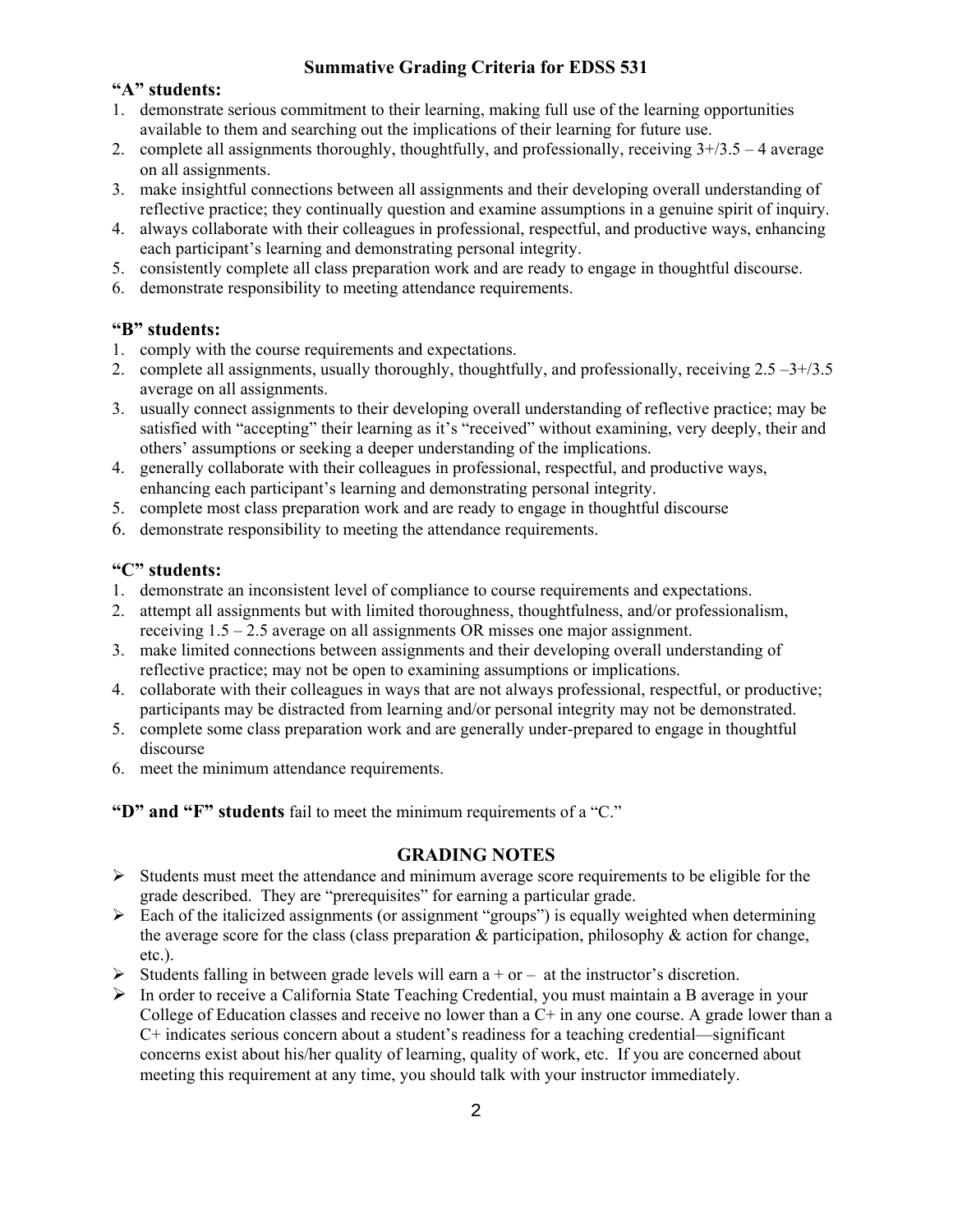# **Tentative Course Calendar for EDSS 531**

| <b>Date</b>                         | <b>Topic</b>                           | <b>Reading/Assignment Due</b>                                                           |
|-------------------------------------|----------------------------------------|-----------------------------------------------------------------------------------------|
| (Monday &                           |                                        |                                                                                         |
| <b>Wednesday class</b><br>meetings) |                                        |                                                                                         |
| <b>ONLINE</b>                       | Observation/participation              | Review the discussion board posting                                                     |
| Please do before                    | and student teaching                   | about observation/participation and                                                     |
| the end of                          | reminders                              | student teaching reminders. Do what's                                                   |
| <b>January</b>                      |                                        | suggested.                                                                              |
|                                     |                                        |                                                                                         |
|                                     |                                        | Post any thoughts or questions on the<br>discussion board.                              |
|                                     |                                        |                                                                                         |
| <b>ONLINE</b>                       | TPE self-assessment                    | Review the TPE document (on WebCT                                                       |
| Due on or before                    |                                        | or the COE website). Look closely at                                                    |
| <b>Feb. 19</b>                      |                                        | the expectations listed for each TPE                                                    |
|                                     |                                        | and consider your fall experiences                                                      |
|                                     |                                        | (coursework and student teaching).                                                      |
|                                     |                                        | Think about: Which TPE's do you                                                         |
|                                     |                                        | feel confident in achieving thus far<br>(you can cite specific evidence to              |
|                                     |                                        | support your achievement)? Which do                                                     |
|                                     |                                        | you feel you need to really focus on                                                    |
|                                     |                                        | this semester?                                                                          |
|                                     |                                        |                                                                                         |
|                                     |                                        | <b>Write:</b> In an online reflection to me via<br>WebCT (in the body of an e-mail, not |
|                                     |                                        | an attachment), please identify those                                                   |
|                                     |                                        | areas you need to focus on (it can be a                                                 |
|                                     |                                        | whole TPE or part of a TPE). With                                                       |
|                                     |                                        | each area, identify at least 2 things that                                              |
|                                     |                                        | you could do to help yourself improve.                                                  |
|                                     |                                        |                                                                                         |
|                                     |                                        | <b>Save:</b> Print a copy of this reflection for                                        |
|                                     |                                        | your records (put it in your notebook)                                                  |
|                                     |                                        | as we'll be discussing these in class                                                   |
|                                     |                                        | periodically.                                                                           |
| Feb. 11                             | Review of Previous                     | Choate: Ch. 1-3                                                                         |
| (Leslie)                            | Learning (related to special           |                                                                                         |
|                                     | education)                             |                                                                                         |
|                                     | Introduction to Family                 |                                                                                         |
|                                     | Centered Perspective (FCP)<br>and IEPs |                                                                                         |
| Feb. 16                             | FCP work                               | To be determined<br>$\Rightarrow$                                                       |
| <b>ONLINE</b>                       |                                        |                                                                                         |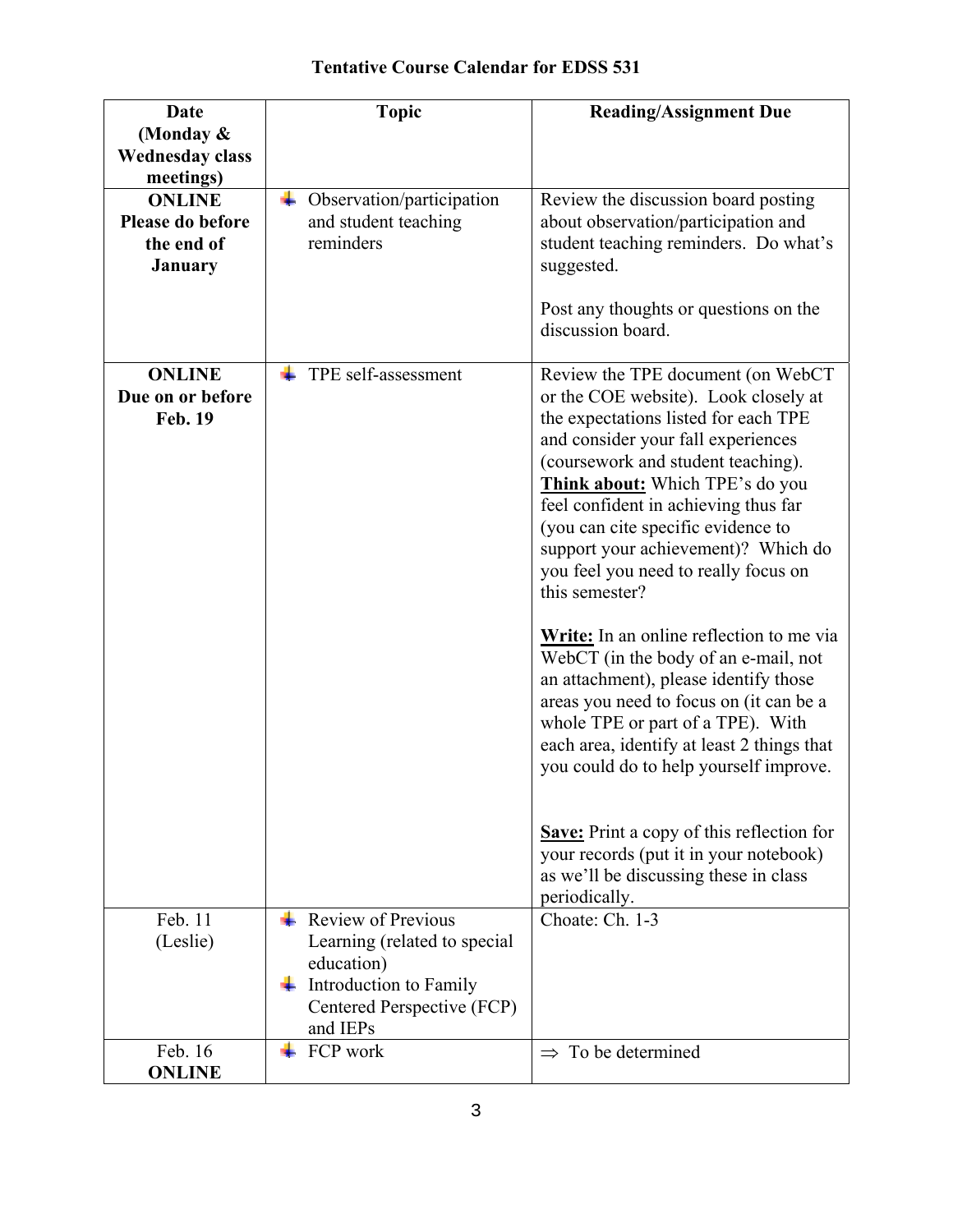| Feb. 18<br>(Leslie)               | The IEP Process and<br>÷.<br>Family-Centered                                                                                                                | Choate: Ch. 16                                                                                                                                                                                                      |
|-----------------------------------|-------------------------------------------------------------------------------------------------------------------------------------------------------------|---------------------------------------------------------------------------------------------------------------------------------------------------------------------------------------------------------------------|
|                                   | Perspectives-role plays                                                                                                                                     |                                                                                                                                                                                                                     |
| Feb. 23<br>(Michelle)             | ÷<br>Introduction / overview to<br>reflection practice<br>TPE reflection discussion<br>$\bullet$<br>Socratic seminar instruction<br>$\bullet$<br>& practice | CT: Excerpts from The Courage to<br>Teach<br>$\Rightarrow$ Double entry journal for the<br>article plus 1-2 discussion<br>questions<br>$\Rightarrow$ Bring copy of online reflection<br>about TPE's.                |
| Feb. 25<br>(Michelle)             | <b>Understanding Reflective</b><br>Practice<br>Class management<br>$\bullet$<br>A communication frame                                                       | CT: "Zen and the Art of Reflection"<br>CT: "This is Where Teaching Gets<br>Real"<br>$\Rightarrow$ Double entry journals for both<br>articles plus 1-2 discussion<br>questions                                       |
| <b>Feb. 26</b><br><b>Thursday</b> | <b>Hansen Symposium at</b><br>÷<br><b>California Center for the</b><br>Arts, Escondido<br>(professional education<br>conference-FREE!)                      |                                                                                                                                                                                                                     |
| March 1<br>(Michelle)             | Working in Diverse<br>Classrooms<br>TPE discussion<br>Philosophy revision ideas<br>$\bullet$<br>Communication role plays<br>$\bullet$                       | CT: "Moving Beyond Polite<br>Correctness"<br>CT: "Of Aliens and Space"<br>$\Rightarrow$ Double entry journals for all 3<br>articles plus 1-2 discussion<br>questions<br>$\Rightarrow$ Bring TPE reflection to class |
| March 2<br>$(4:30-5:30)$          | <b>Career Seminar with</b><br><b>Diana Sanchez</b>                                                                                                          | Plan to attend this seminar or the one<br>presented on 3/8.                                                                                                                                                         |
| March 3<br>(Michelle)             | <b>Infusing New Knowledge</b><br>۰.<br>& Learning Into Practice<br>Dealing with Our Own<br>٠<br>Anxieties<br>Communication role plays                       | CT: "Living with the Pendulum"<br>$\Rightarrow$ Double entry journal plus 1-2<br>discussion questions                                                                                                               |
| March 8<br>(Michelle)             | $\overline{\phantom{a}}$ Considering Other<br>Perspectives Without<br>Defense<br>Communication role plays<br>$\bullet$<br>Philosophy feedback               | CT: "Silenced Dialogue"<br>$\Rightarrow$ Double entry journal plus 1-2<br>discussion questions<br>$\Rightarrow$ Revised philosophy of education<br>due for colleague feedback                                       |
| March 8                           | Career seminar with                                                                                                                                         | Plan to attend this seminar or the one                                                                                                                                                                              |